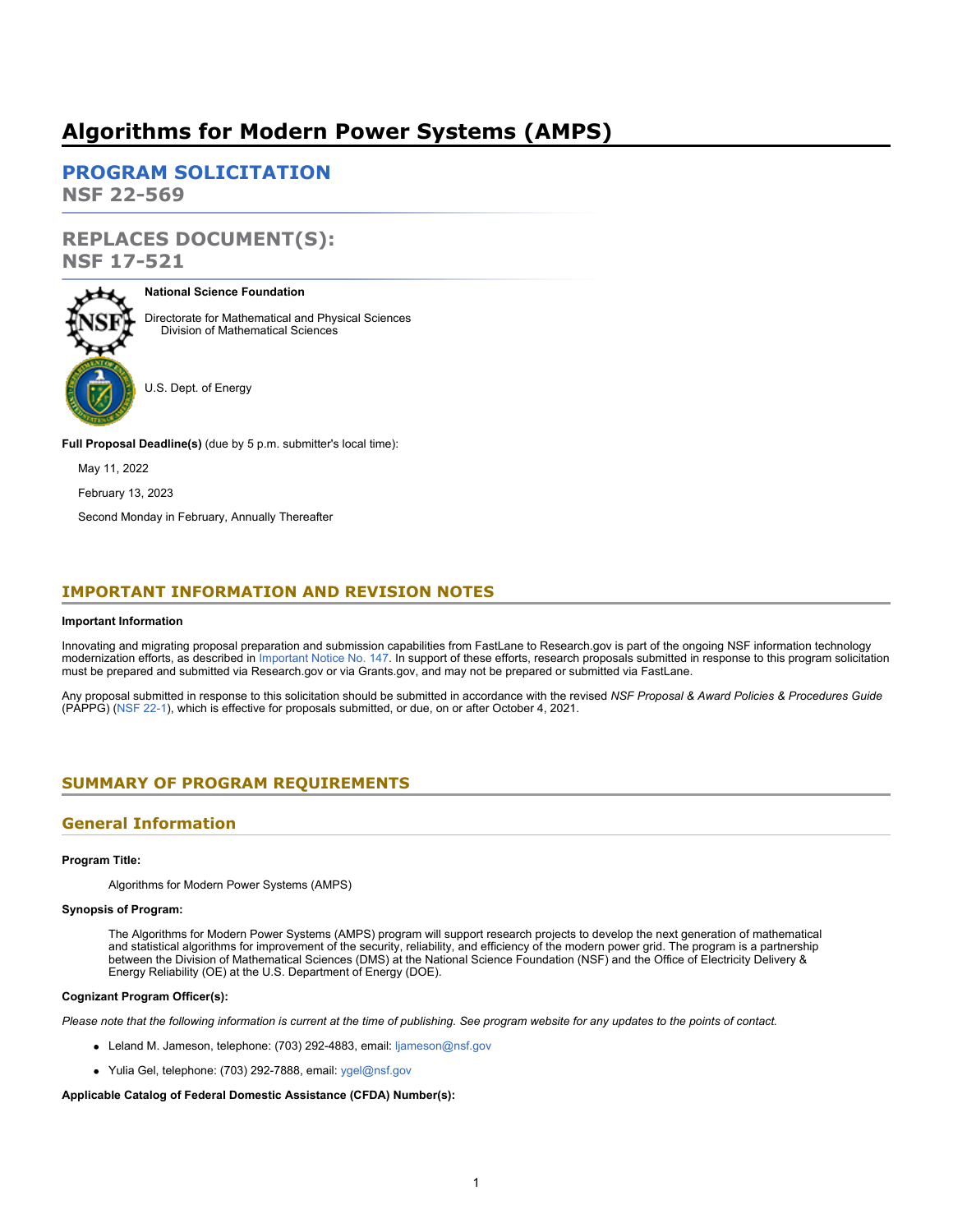- 47.049 --- Mathematical and Physical Sciences
- 81.049 --- Office of Science Financial Assistance Program

# **Award Information**

**Anticipated Type of Award:** Standard Grant or Continuing Grant

**Estimated Number of Awards:** 4 to 10

**Anticipated Funding Amount:** \$2,000,000

Estimated number of awards and funding amounts are subject to the availability of funds.

# **Eligibility Information**

### **Who May Submit Proposals:**

The categories of proposers eligible to submit proposals to the National Science Foundation are identified in the *NSF Proposal & Award Policies & Procedures Guide* (PAPPG), Chapter I.E. Unaffiliated individuals are not eligible to submit proposals in response to this solicitation.

#### **Who May Serve as PI:**

There are no restrictions or limits.

### **Limit on Number of Proposals per Organization:**

There are no restrictions or limits.

# **Limit on Number of Proposals per PI or co-PI:**

There are no restrictions or limits.

### **Proposal Preparation and Submission Instructions**

#### **A. Proposal Preparation Instructions**

- **Letters of Intent:** Not required
- **Preliminary Proposal Submission:** Not required
- **Full Proposals:**
	- Full Proposals submitted via Research.gov: *NSF Proposal and Award Policies and Procedures Guide* (PAPPG) guidelines apply. The complete text of the PAPPG is available electronically on the NSF website at: [https://www.nsf.gov/publications/pub\\_summ.jsp?](https://www.nsf.gov/publications/pub_summ.jsp?ods_key=pappg) [ods\\_key=pappg.](https://www.nsf.gov/publications/pub_summ.jsp?ods_key=pappg)
	- Full Proposals submitted via Grants.gov: *NSF Grants.gov Application Guide: A Guide for the Preparation and Submission of NSF Applications via Grants.gov* guidelines apply (Note: The *NSF Grants.gov Application Guide* is available on the Grants.gov website and on the NSF website at: [https://www.nsf.gov/publications/pub\\_summ.jsp?ods\\_key=grantsgovguide](https://www.nsf.gov/publications/pub_summ.jsp?ods_key=grantsgovguide)).

#### **B. Budgetary Information**

**Cost Sharing Requirements:**

Inclusion of voluntary committed cost sharing is prohibited.

**Indirect Cost (F&A) Limitations:**

Not Applicable

**Other Budgetary Limitations:**

Not Applicable

### **C. Due Dates**

**Full Proposal Deadline(s)** (due by 5 p.m. submitter's local time):

May 11, 2022

February 13, 2023

Second Monday in February, Annually Thereafter

### **Proposal Review Information Criteria**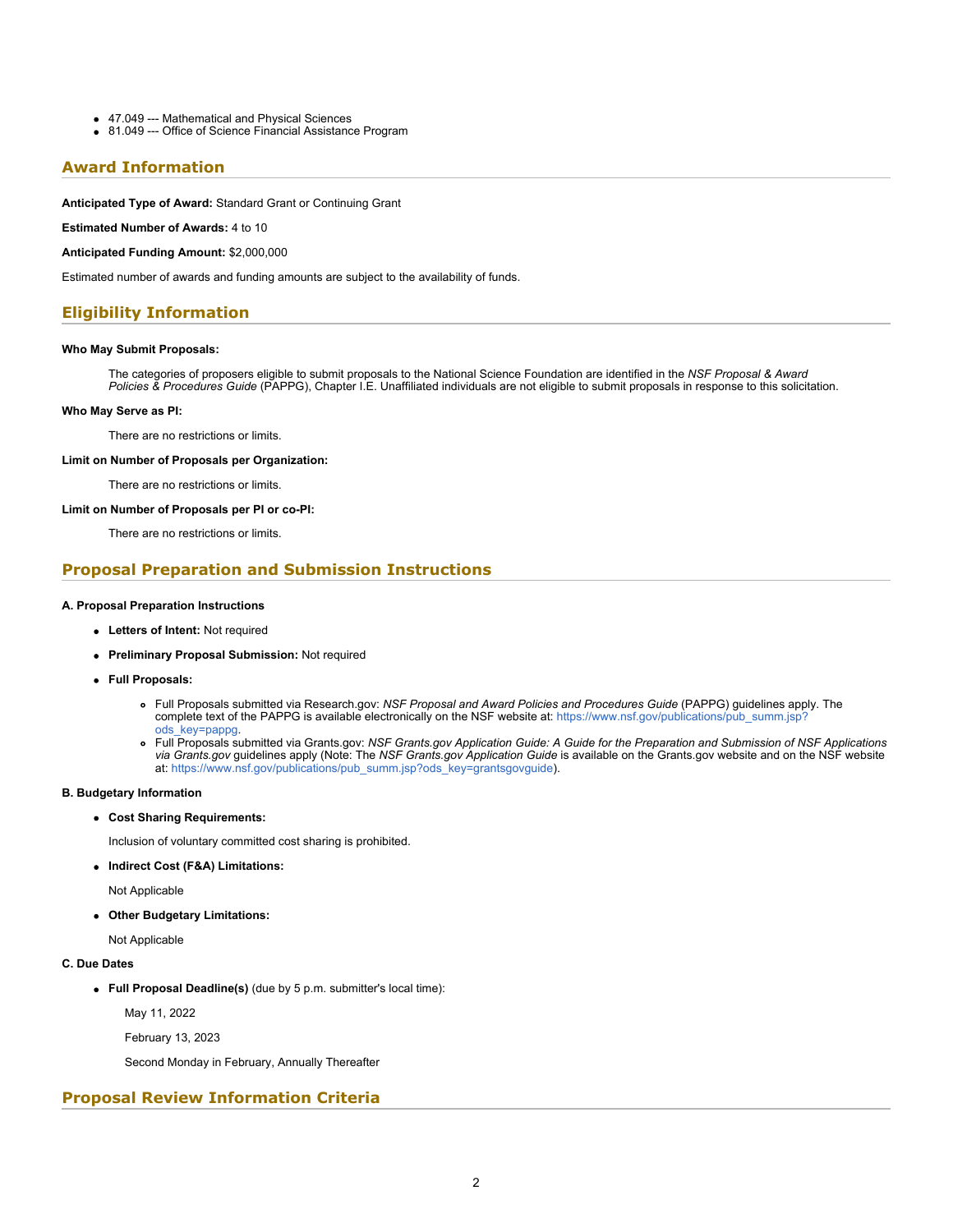#### **Merit Review Criteria:**

National Science Board approved criteria. Additional merit review criteria apply. Please see the full text of this solicitation for further information.

### **Award Administration Information**

#### **Award Conditions:**

Standard NSF award conditions apply.

#### **Reporting Requirements:**

Standard NSF reporting requirements apply.

### <span id="page-2-0"></span>**TABLE OF CONTENTS**

#### **[Summary of Program Requirements](#page-0-0)**

- I. **[Introduction](#page-2-1)**
- II. **[Program Description](#page-2-2)**
- III. **[Award Information](#page-3-0)**
- IV. **[Eligibility Information](#page-3-1)**
- V. **[Proposal Preparation and Submission Instructions](#page-3-2)**
	- A. [Proposal Preparation Instructions](#page-3-2)
	- B. [Budgetary Information](#page-3-3)
		- C. [Due Dates](#page-4-0)
- D. [Research.gov/Grants.gov Requirements](#page-4-1)
- VI. **[NSF Proposal Processing and Review Procedures](#page-4-2)**
	- A. [Merit Review Principles and Criteria](#page-4-3)
	- B. [Review and Selection Process](#page-5-0)
- VII. **[Award Administration Information](#page-6-0)**
	- A. [Notification of the Award](#page-6-1)
	- B. [Award Conditions](#page-6-2)
	- C. [Reporting Requirements](#page-6-3)
- VIII. **[Agency Contacts](#page-7-0)**
- IX. **[Other Information](#page-7-1)**

# <span id="page-2-1"></span>**I. INTRODUCTION**

The electric power system is often considered to be one of the most complex machines designed by mankind. Its societal, economic, and national-security significance is acknowledged every time there is a major blackout. Insuring the reliable and economical production and delivery of electric power is a critical national objective.

The Division of Mathematical Sciences (DMS) at the National Science Foundation (NSF) has a long history of supporting fundamental mathematical and statistical research relevant to the national interest. DMS has formed a partnership with joint proposal review and proposal management with the Office of Electricity Delivery & Energy Reliability (OE) at the U.S. Department of Energy (DOE) to support research projects that aim to develop the next generation of mathematical and statistical algorithms for improvement of the security, reliability, and efficiency of the modern power grid.

# <span id="page-2-2"></span>**II. PROGRAM DESCRIPTION**

The operational state of the power grid is often assessed through computer simulations using mathematical methods. These simulations, together with the mathematical techniques behind them, are invaluable to mitigating risks in the power grid and insuring the grid's resilience. Unfortunately, even for the traditional power system, current computational and analytical techniques are unable to optimally and efficiently tackle many of the needed tasks. Development of improved techniques to model, simulate, predict, and control power system behavior will be beneficial to the power grid community. Moreover, insight into the fundamental and intrinsic properties of the power system that can expose the underlying mathematical and statistical structures of the grid could prove transformational for the design of improved systems. Such development and insight will be necessary for modeling and analyzing the emergent power system, which is characterized by increased volatility, complexity, and uncertainty, and which presents new computational challenges in an evolving security context.

The AMPS program will support research projects that aim to address these mathematical and statistical challenges. Because the complicated nature of the power grid itself presents a major barrier to its modeling and simulation, the AMPS program aims to catalyze fruitful collaborative research projects to develop mathematical and statistical tools needed to address operational and planning issues for the power grid. The program encourages interdisciplinary efforts, with the involvement of experts in a variety of disciplines such as power system engineering, mathematics, statistics, and financial mathematics.

Research topics could include, but are not limited to: new statistical and uncertainty-analysis-based methods that provide probabilistic or robust performance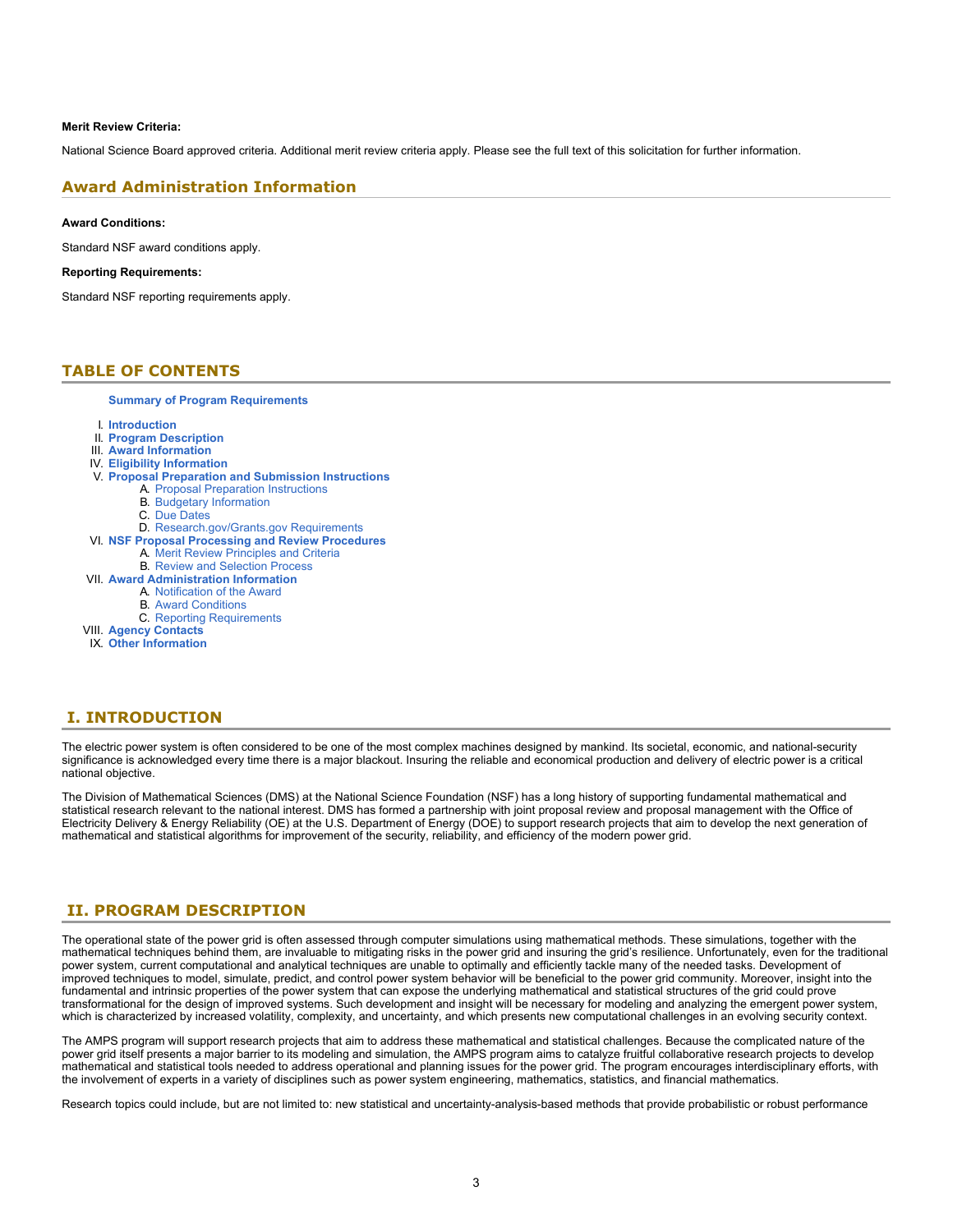guarantees accounting for uncertainty and fluctuations in loads, generation, and other components of the system; methods for characterizing and controlling resiliency and reliability; probabilistic approaches to manage risk and uncertainty, uncertainty quantification; model reduction; model validation; anomaly detection; data analytics; risk hedging; network theory; and computational methods that are scalable without sacrificing performance.

# <span id="page-3-0"></span>**III. AWARD INFORMATION**

**Anticipated Type of Award:** Continuing Grant or Standard Grant

**Estimated Number of Awards:** 4 to 10 **Anticipated Funding Amount:** \$2,000,000

Estimated number of awards and funding amounts are subject to the availability of funds.

# <span id="page-3-1"></span>**IV. ELIGIBILITY INFORMATION**

#### **Who May Submit Proposals:**

The categories of proposers eligible to submit proposals to the National Science Foundation are identified in the *NSF Proposal & Award Policies & Procedures Guide* (PAPPG), Chapter I.E. Unaffiliated individuals are not eligible to submit proposals in response to this solicitation.

#### **Who May Serve as PI:**

There are no restrictions or limits.

#### **Limit on Number of Proposals per Organization:**

There are no restrictions or limits.

#### **Limit on Number of Proposals per PI or co-PI:**

There are no restrictions or limits.

# <span id="page-3-2"></span>**V. PROPOSAL PREPARATION AND SUBMISSION INSTRUCTIONS**

### **A. Proposal Preparation Instructions**

**Full Proposal Preparation Instructions**: Proposers may opt to submit proposals in response to this Program Solicitation via Research.gov or Grants.gov.

- Full Proposals submitted via Research.gov: Proposals submitted in response to this program solicitation should be prepared and submitted in accordance with the general guidelines contained in the *NSF Proposal and Award Policies and Procedures Guide* (PAPPG). The complete text of the PAPPG is available electronically on the NSF website at: [https://www.nsf.gov/publications/pub\\_summ.jsp?ods\\_key=pappg](https://www.nsf.gov/publications/pub_summ.jsp?ods_key=pappg). Paper copies of the PAPPG may be obtained from the NSF Publications Clearinghouse, telephone (703) 292-8134 or by e-mail from [nsfpubs@nsf.gov.](mailto:nsfpubs@nsf.gov) The Prepare New Proposal setup will prompt you for the program solicitation number.
- Full proposals submitted via Grants.gov: Proposals submitted in response to this program solicitation via Grants.gov should be prepared and submitted in accordance with the *NSF Grants.gov Application Guide: A Guide for the Preparation and Submission of NSF Applications via Grants.gov*. The complete text of the *NSF Grants.gov Application Guide* is available on the Grants.gov website and on the NSF website at: [\(https://www.nsf.gov/publications/pub\\_summ.jsp?ods\\_key=grantsgovguide](https://www.nsf.gov/publications/pub_summ.jsp?ods_key=grantsgovguide)). To obtain copies of the Application Guide and Application Forms Package, click on the Apply tab on the Grants.gov site, then click on the Apply Step 1: Download a Grant Application Package and Application Instructions link and enter the funding opportunity number, (the program solicitation number without the NSF prefix) and press the Download Package button. Paper copies of the Grants.gov Application Guide also may be obtained from the NSF Publications Clearinghouse, telephone (703) 292-8134 or by e-mail from [nsfpubs@nsf.gov](mailto:nsfpubs@nsf.gov).

In determining which method to utilize in the electronic preparation and submission of the proposal, please note the following:

Collaborative Proposals. All collaborative proposals submitted as separate submissions from multiple organizations must be submitted via Research.gov. PAPPG Chapter II.D.3 provides additional information on collaborative proposals.

See PAPPG Chapter II.C.2 for guidance on the required sections of a full research proposal submitted to NSF. Please note that the proposal preparation instructions provided in this program solicitation may deviate from the PAPPG instructions.

Proposal budgets should include funds for travel to an annual PI meeting to be held in the Washington, DC area. Proposal titles should begin with the four characters "AMPS:"

# <span id="page-3-3"></span>**B. Budgetary Information**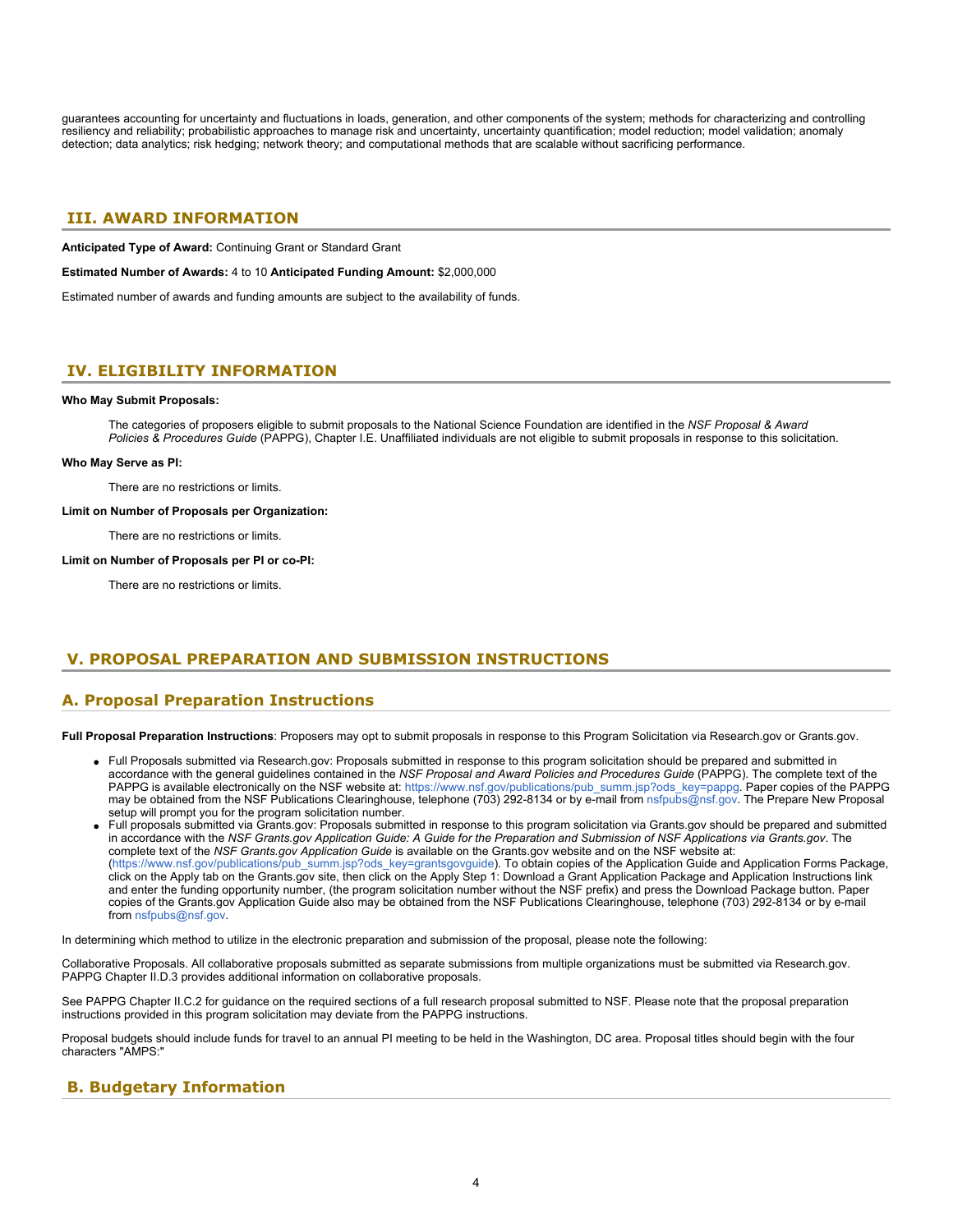#### **Cost Sharing:**

Inclusion of voluntary committed cost sharing is prohibited.

### <span id="page-4-0"></span>**C. Due Dates**

- **Full Proposal Deadline(s)** (due by 5 p.m. submitter's local time):
	- May 11, 2022
	- February 13, 2023

Second Monday in February, Annually Thereafter

### <span id="page-4-1"></span>**D. Research.gov/Grants.gov Requirements**

#### **For Proposals Submitted Via Research.gov:**

To prepare and submit a proposal via Research.gov, see detailed technical instructions available at: [https://www.research.gov/research-](https://www.research.gov/research-portal/appmanager/base/desktop?_nfpb=true&_pageLabel=research_node_display&_nodePath=/researchGov/Service/Desktop/ProposalPreparationandSubmission.html)

[portal/appmanager/base/desktop?](https://www.research.gov/research-portal/appmanager/base/desktop?_nfpb=true&_pageLabel=research_node_display&_nodePath=/researchGov/Service/Desktop/ProposalPreparationandSubmission.html) nfpb=true&\_pageLabel=research\_node\_display&\_nodePath=/researchGov/Service/Desktop/ProposalPreparationandSubmission.html. For Research.gov user support, call the Research.gov Help Desk at 1-800-673-6188 or e-mail [rgov@nsf.gov](mailto:rgov@nsf.gov). The Research.gov Help Desk answers general technical questions related to the use of the Research.gov system. Specific questions related to this program solicitation should be referred to the NSF program staff contact(s) listed in Section VIII of this funding opportunity.

#### **For Proposals Submitted Via Grants.gov:**

Before using Grants.gov for the first time, each organization must register to create an institutional profile. Once registered, the applicant's organization can then apply for any federal grant on the Grants.gov website. Comprehensive information about using Grants.gov is available on the Grants.gov Applicant Resources webpage:<https://www.grants.gov/web/grants/applicants.html>. In addition, the NSF Grants.gov Application Guide (see link in Section V.A) provides instructions regarding the technical preparation of proposals via Grants.gov. For Grants.gov user support, contact the Grants.gov Contact Center at 1-800-518-4726 or by email: [support@grants.gov.](mailto:support@grants.gov) The Grants.gov Contact Center answers general technical questions related to the use of Grants.gov. Specific questions related to this program solicitation should be referred to the NSF program staff contact(s) listed in Section VIII of this solicitation.

*Submitting the Proposal:* Once all documents have been completed, the Authorized Organizational Representative (AOR) must submit the application to Grants.gov and verify the desired funding opportunity and agency to which the application is submitted. The AOR must then sign and submit the application to Grants.gov. The completed application will be transferred to the NSF FastLane system for further processing.

Proposers that submitted via Research.gov may use Research.gov to verify the status of their submission to NSF. For proposers that submitted via Grants.gov, until an application has been received and validated by NSF, the Authorized Organizational Representative may check the status of an application on Grants.gov. After proposers have received an e-mail notification from NSF, Research.gov should be used to check the status of an application.

# <span id="page-4-2"></span> **VI. NSF PROPOSAL PROCESSING AND REVIEW PROCEDURES**

Proposals received by NSF are assigned to the appropriate NSF program for acknowledgement and, if they meet NSF requirements, for review. All proposals are carefully reviewed by a scientist, engineer, or educator serving as an NSF Program Officer, and usually by three to ten other persons outside NSF either as *ad hoc* reviewers, panelists, or both, who are experts in the particular fields represented by the proposal. These reviewers are selected by Program Officers charged with oversight of the review process. Proposers are invited to suggest names of persons they believe are especially well qualified to review the proposal and/or persons they would prefer not review the proposal. These suggestions may serve as one source in the reviewer selection process at the Program Officer's discretion. Submission of such names, however, is optional. Care is taken to ensure that reviewers have no conflicts of interest with the proposal. In addition, Program Officers may obtain comments from site visits before recommending final action on proposals. Senior NSF staff further review recommendations for awards. A flowchart that depicts the entire NSF proposal and award process (and associated timeline) is included in PAPPG Exhibit III-1.

A comprehensive description of the Foundation's merit review process is available on the NSF website at: [https://www.nsf.gov/bfa/dias/policy/merit\\_review/](https://www.nsf.gov/bfa/dias/policy/merit_review/).

Proposers should also be aware of core strategies that are essential to the fulfillment of NSF's mission, as articulated in *[Building the Future: Investing in](https://www.nsf.gov/publications/pub_summ.jsp?ods_key=nsf18045) [Discovery and Innovation - NSF Strategic Plan for Fiscal Years \(FY\) 2018 – 2022](https://www.nsf.gov/publications/pub_summ.jsp?ods_key=nsf18045)*. These strategies are integrated in the program planning and implementation process, of which proposal review is one part. NSF's mission is particularly well-implemented through the integration of research and education and broadening participation in NSF programs, projects, and activities.

One of the strategic objectives in support of NSF's mission is to foster integration of research and education through the programs, projects, and activities it supports at academic and research institutions. These institutions must recruit, train, and prepare a diverse STEM workforce to advance the frontiers of science and participate in the U.S. technology-based economy. NSF's contribution to the national innovation ecosystem is to provide cutting-edge research under the guidance of the Nation's most creative scientists and engineers. NSF also supports development of a strong science, technology, engineering, and mathematics (STEM) workforce by investing in building the knowledge that informs improvements in STEM teaching and learning.

NSF's mission calls for the broadening of opportunities and expanding participation of groups, institutions, and geographic regions that are underrepresented in STEM disciplines, which is essential to the health and vitality of science and engineering. NSF is committed to this principle of diversity and deems it central to the programs, projects, and activities it considers and supports.

### <span id="page-4-3"></span>**A. Merit Review Principles and Criteria**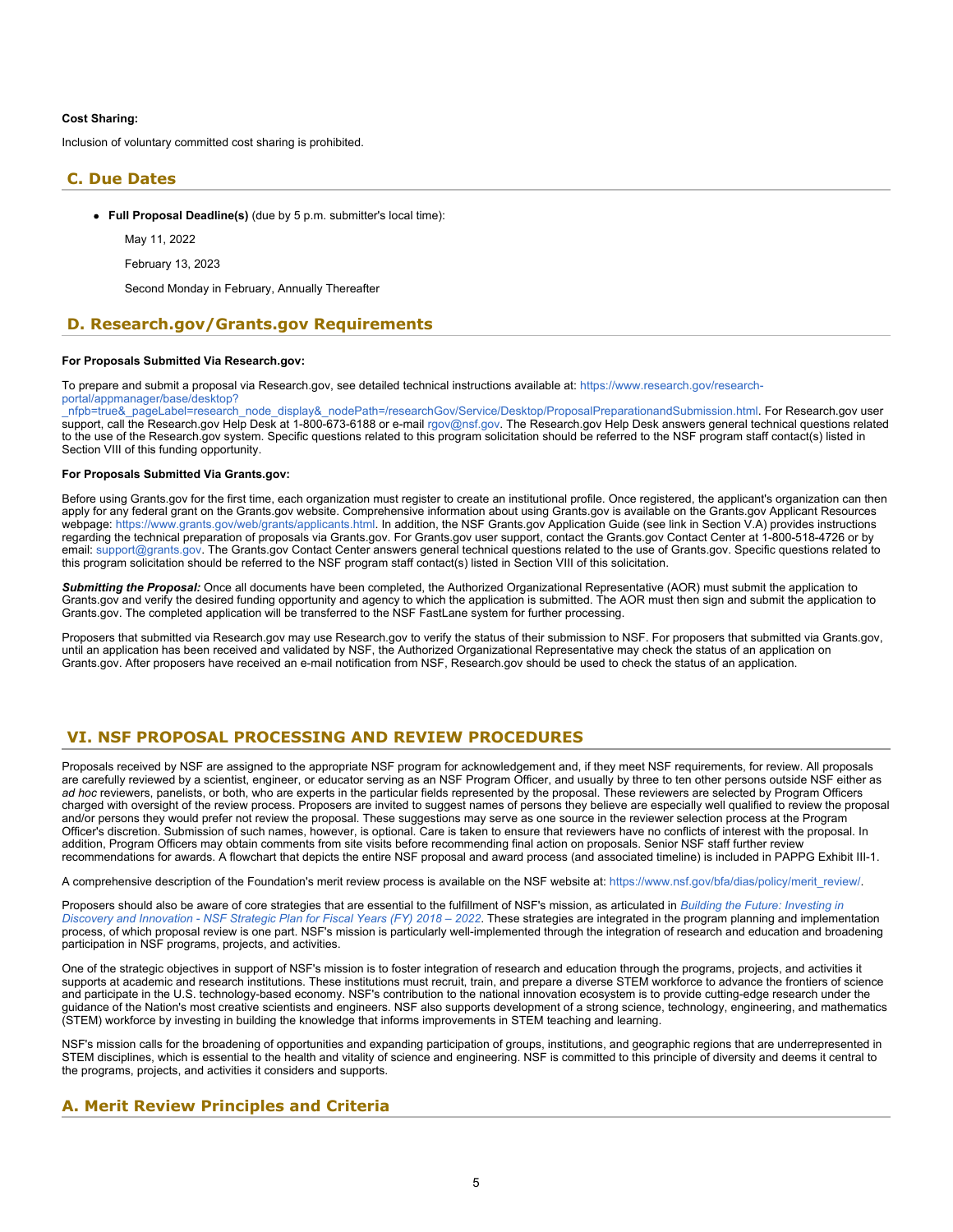The National Science Foundation strives to invest in a robust and diverse portfolio of projects that creates new knowledge and enables breakthroughs in understanding across all areas of science and engineering research and education. To identify which projects to support, NSF relies on a merit review process that incorporates consideration of both the technical aspects of a proposed project and its potential to contribute more broadly to advancing NSF's mission "to promote the progress of science; to advance the national health, prosperity, and welfare; to secure the national defense; and for other purposes." NSF makes every effort to conduct a fair, competitive, transparent merit review process for the selection of projects.

#### **1. Merit Review Principles**

These principles are to be given due diligence by PIs and organizations when preparing proposals and managing projects, by reviewers when reading and evaluating proposals, and by NSF program staff when determining whether or not to recommend proposals for funding and while overseeing awards. Given that NSF is the primary federal agency charged with nurturing and supporting excellence in basic research and education, the following three principles apply:

- All NSF projects should be of the highest quality and have the potential to advance, if not transform, the frontiers of knowledge.
- NSF projects, in the aggregate, should contribute more broadly to achieving societal goals. These "Broader Impacts" may be accomplished through the research itself, through activities that are directly related to specific research projects, or through activities that are supported by, but are complementary to, the project. The project activities may be based on previously established and/or innovative methods and approaches, but in either case must be well justified.
- Meaningful assessment and evaluation of NSF funded projects should be based on appropriate metrics, keeping in mind the likely correlation between the effect of broader impacts and the resources provided to implement projects. If the size of the activity is limited, evaluation of that activity in isolation is not likely to be meaningful. Thus, assessing the effectiveness of these activities may best be done at a higher, more aggregated, level than the individual project.

With respect to the third principle, even if assessment of Broader Impacts outcomes for particular projects is done at an aggregated level, PIs are expected to be accountable for carrying out the activities described in the funded project. Thus, individual projects should include clearly stated goals, specific descriptions of the activities that the PI intends to do, and a plan in place to document the outputs of those activities.

These three merit review principles provide the basis for the merit review criteria, as well as a context within which the users of the criteria can better understand their intent.

#### **2. Merit Review Criteria**

All NSF proposals are evaluated through use of the two National Science Board approved merit review criteria. In some instances, however, NSF will employ additional criteria as required to highlight the specific objectives of certain programs and activities.

The two merit review criteria are listed below. **Both** criteria are to be given **full consideration** during the review and decision-making processes; each criterion is necessary but neither, by itself, is sufficient. Therefore, proposers must fully address both criteria. (PAPPG Chapter II.C.2.d(i). contains additional information for use by proposers in development of the Project Description section of the proposal). Reviewers are strongly encouraged to review the criteria, including PAPPG Chapter II.C.2.d(i), prior to the review of a proposal.

When evaluating NSF proposals, reviewers will be asked to consider what the proposers want to do, why they want to do it, how they plan to do it, how they will know if they succeed, and what benefits could accrue if the project is successful. These issues apply both to the technical aspects of the proposal and the way in which the project may make broader contributions. To that end, reviewers will be asked to evaluate all proposals against two criteria:

- **Intellectual Merit:** The Intellectual Merit criterion encompasses the potential to advance knowledge; and
- **Broader Impacts:** The Broader Impacts criterion encompasses the potential to benefit society and contribute to the achievement of specific, desired societal outcomes.

The following elements should be considered in the review for both criteria:

- 1. What is the potential for the proposed activity to
	- a. Advance knowledge and understanding within its own field or across different fields (Intellectual Merit); and
	- b. Benefit society or advance desired societal outcomes (Broader Impacts)?
- 2. To what extent do the proposed activities suggest and explore creative, original, or potentially transformative concepts?
- 3. Is the plan for carrying out the proposed activities well-reasoned, well-organized, and based on a sound rationale? Does the plan incorporate a mechanism to assess success?
- 4. How well qualified is the individual, team, or organization to conduct the proposed activities?
- 5. Are there adequate resources available to the PI (either at the home organization or through collaborations) to carry out the proposed activities?

Broader impacts may be accomplished through the research itself, through the activities that are directly related to specific research projects, or through activities that are supported by, but are complementary to, the project. NSF values the advancement of scientific knowledge and activities that contribute to achievement of societally relevant outcomes. Such outcomes include, but are not limited to: full participation of women, persons with disabilities, and other underrepresented groups in science, technology, engineering, and mathematics (STEM); improved STEM education and educator development at any level; increased public scientific literacy and public engagement with science and technology; improved well-being of individuals in society; development of a diverse, globally competitive STEM workforce; increased partnerships between academia, industry, and others; improved national security; increased economic competitiveness of the United States; and enhanced infrastructure for research and education.

Proposers are reminded that reviewers will also be asked to review the Data Management Plan and the Postdoctoral Researcher Mentoring Plan, as appropriate.

#### **Additional Solicitation Specific Review Criteria**

The overall impact of the proposed scientific activities in the mathematical sciences will be considered.

### <span id="page-5-0"></span>**B. Review and Selection Process**

Proposals submitted in response to this program solicitation will be reviewed by Ad hoc Review and/or Panel Review.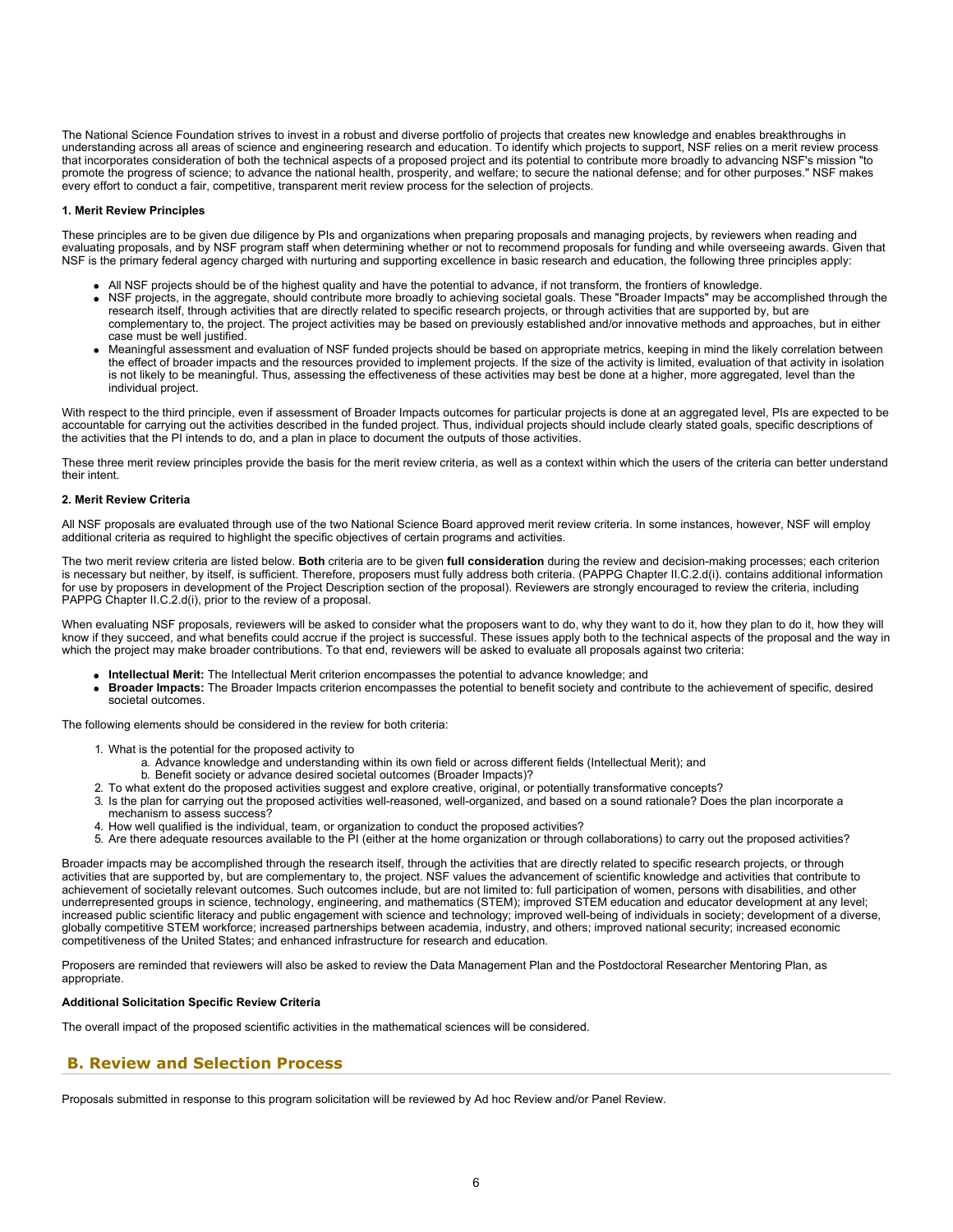NSF and DOE program officers will jointly oversee the entire process beginning with the selection of reviewers. Relevant information about proposals and reviews of proposals will be shared with DOE as appropriate. After the review process is complete, the proposals will be evaluated jointly by program officers from both agencies for award decisions and funding profiles.

Reviewers will be asked to evaluate proposals using two National Science Board approved merit review criteria and, if applicable, additional program specific criteria. A summary rating and accompanying narrative will generally be completed and submitted by each reviewer and/or panel. The Program Officer assigned to manage the proposal's review will consider the advice of reviewers and will formulate a recommendation.

After scientific, technical and programmatic review and consideration of appropriate factors, the NSF Program Officer recommends to the cognizant Division Director whether the proposal should be declined or recommended for award. NSF strives to be able to tell applicants whether their proposals have been declined or recommended for funding within six months. Large or particularly complex proposals or proposals from new awardees may require additional review and processing time. The time interval begins on the deadline or target date, or receipt date, whichever is later. The interval ends when the Division Director acts upon the Program Officer's recommendation.

After programmatic approval has been obtained, the proposals recommended for funding will be forwarded to the Division of Grants and Agreements for review of business, financial, and policy implications. After an administrative review has occurred, Grants and Agreements Officers perform the processing and issuance of a grant or other agreement. Proposers are cautioned that only a Grants and Agreements Officer may make commitments, obligations or awards on behalf of NSF or authorize the expenditure of funds. No commitment on the part of NSF should be inferred from technical or budgetary discussions with a NSF Program Officer. A Principal Investigator or organization that makes financial or personnel commitments in the absence of a grant or cooperative agreement signed by the NSF Grants and Agreements Officer does so at their own risk.

Once an award or declination decision has been made, Principal Investigators are provided feedback about their proposals. In all cases, reviews are treated as confidential documents. Verbatim copies of reviews, excluding the names of the reviewers or any reviewer-identifying information, are sent to the Principal Investigator/Project Director by the Program Officer. In addition, the proposer will receive an explanation of the decision to award or decline funding.

# <span id="page-6-0"></span>**VII. AWARD ADMINISTRATION INFORMATION**

# <span id="page-6-1"></span>**A. Notification of the Award**

Notification of the award is made to *the submitting organization* by a Grants Officer in the Division of Grants and Agreements. Organizations whose proposals are declined will be advised as promptly as possible by the cognizant NSF Program administering the program. Verbatim copies of reviews, not including the identity of the reviewer, will be provided automatically to the Principal Investigator. (See Section VI.B. for additional information on the review process.)

### <span id="page-6-2"></span>**B. Award Conditions**

An NSF award consists of: (1) the award notice, which includes any special provisions applicable to the award and any numbered amendments thereto; (2) the budget, which indicates the amounts, by categories of expense, on which NSF has based its support (or otherwise communicates any specific approvals or disapprovals of proposed expenditures); (3) the proposal referenced in the award notice; (4) the applicable award conditions, such as Grant General Conditions (GC-1)\*; or Research Terms and Conditions\* and (5) any announcement or other NSF issuance that may be incorporated by reference in the award notice. Cooperative agreements also are administered in accordance with NSF Cooperative Agreement Financial and Administrative Terms and Conditions (CA-FATC) and the applicable Programmatic Terms and Conditions. NSF awards are electronically signed by an NSF Grants and Agreements Officer and transmitted electronically to the organization via e-mail.

\*These documents may be accessed electronically on NSF's Website at [https://www.nsf.gov/awards/managing/award\\_conditions.jsp?org=NSF](https://www.nsf.gov/awards/managing/award_conditions.jsp?org=NSF). Paper copies may be obtained from the NSF Publications Clearinghouse, telephone (703) 292-8134 or by e-mail from [nsfpubs@nsf.gov.](mailto:nsfpubs@nsf.gov)

More comprehensive information on NSF Award Conditions and other important information on the administration of NSF awards is contained in the NSF *Proposal & Award Policies & Procedures Guide* (PAPPG) Chapter VII, available electronically on the NSF Website at [https://www.nsf.gov/publications/pub\\_summ.jsp?ods\\_key=pappg.](https://www.nsf.gov/publications/pub_summ.jsp?ods_key=pappg)

# <span id="page-6-3"></span>**C. Reporting Requirements**

For all multi-year grants (including both standard and continuing grants), the Principal Investigator must submit an annual project report to the cognizant Program Officer no later than 90 days prior to the end of the current budget period. (Some programs or awards require submission of more frequent project reports). No later than 120 days following expiration of a grant, the PI also is required to submit a final project report, and a project outcomes report for the general public.

Failure to provide the required annual or final project reports, or the project outcomes report, will delay NSF review and processing of any future funding increments as well as any pending proposals for all identified PIs and co-PIs on a given award. PIs should examine the formats of the required reports in advance to assure availability of required data.

PIs are required to use NSF's electronic project-reporting system, available through Research.gov, for preparation and submission of annual and final project reports. Such reports provide information on accomplishments, project participants (individual and organizational), publications, and other specific products and impacts of the project. Submission of the report via Research.gov constitutes certification by the PI that the contents of the report are accurate and complete. The project outcomes report also must be prepared and submitted using Research.gov. This report serves as a brief summary, prepared specifically for the public, of the nature and outcomes of the project. This report will be posted on the NSF website exactly as it is submitted by the PI.

More comprehensive information on NSF Reporting Requirements and other important information on the administration of NSF awards is contained in the *NSF Proposal & Award Policies & Procedures Guide* (PAPPG) Chapter VII, available electronically on the NSF Website at [https://www.nsf.gov/publications/pub\\_summ.jsp?ods\\_key=pappg.](https://www.nsf.gov/publications/pub_summ.jsp?ods_key=pappg)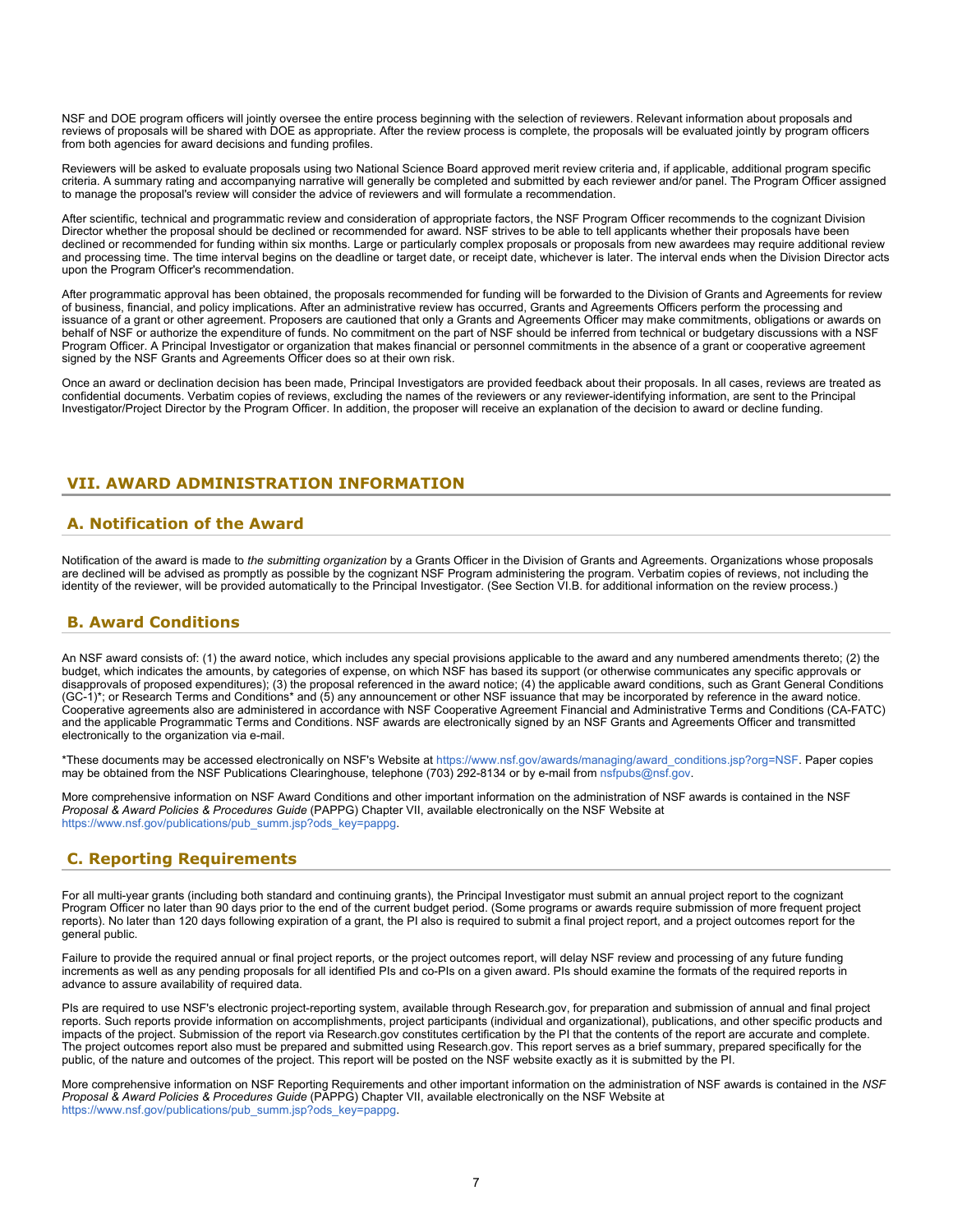# <span id="page-7-0"></span>**VIII. AGENCY CONTACTS**

*Please note that the program contact information is current at the time of publishing. See program website for any updates to the points of contact.*

General inquiries regarding this program should be made to:

- Leland M. Jameson, telephone: (703) 292-4883, email: [ljameson@nsf.gov](mailto:ljameson@nsf.gov)
- Yulia Gel, telephone: (703) 292-7888, email: [ygel@nsf.gov](mailto:ygel@nsf.gov)
- For questions related to the use of FastLane or Research.gov, contact:
	- FastLane and Research.gov Help Desk: 1-800-673-6188
	- FastLane Help Desk e-mail: [fastlane@nsf.gov](mailto:fastlane@nsf.gov).
	- **Research.gov Help Desk e-mail: [rgov@nsf.gov](mailto:rgov@nsf.gov)**

For questions relating to Grants.gov contact:

Grants.gov Contact Center: If the Authorized Organizational Representatives (AOR) has not received a confirmation message from Grants.gov within 48 hours of submission of application, please contact via telephone: 1-800-518-4726; e-mail: [support@grants.gov](mailto:support@grants.gov).

### <span id="page-7-1"></span>**IX. OTHER INFORMATION**

The NSF website provides the most comprehensive source of information on NSF Directorates (including contact information), programs and funding opportunities. Use of this website by potential proposers is strongly encouraged. In addition, "NSF Update" is an information-delivery system designed to keep potential proposers and other interested parties apprised of new NSF funding opportunities and publications, important changes in proposal and award policies and procedures, and upcoming NSF [Grants Conferences](https://www.nsf.gov/bfa/dias/policy/outreach.jsp). Subscribers are informed through e-mail or the user's Web browser each time new publications are issued that match their identified interests. "NSF Update" also is available on [NSF's website](https://www.nsf.gov/cgi-bin/goodbye?https://public.govdelivery.com/accounts/USNSF/subscriber/new?topic_id=USNSF_179).

Grants.gov provides an additional electronic capability to search for Federal government-wide grant opportunities. NSF funding opportunities may be accessed via this mechanism. Further information on Grants.gov may be obtained at [https://www.grants.gov](https://www.grants.gov/).

### **ABOUT THE NATIONAL SCIENCE FOUNDATION**

The National Science Foundation (NSF) is an independent Federal agency created by the National Science Foundation Act of 1950, as amended (42 USC 1861-75). The Act states the purpose of the NSF is "to promote the progress of science; [and] to advance the national health, prosperity, and welfare by supporting research and education in all fields of science and engineering."

NSF funds research and education in most fields of science and engineering. It does this through grants and cooperative agreements to more than 2,000 colleges, universities, K-12 school systems, businesses, informal science organizations and other research organizations throughout the US. The Foundation accounts for about one-fourth of Federal support to academic institutions for basic research.

NSF receives approximately 55,000 proposals each year for research, education and training projects, of which approximately 11,000 are funded. In addition, the Foundation receives several thousand applications for graduate and postdoctoral fellowships. The agency operates no laboratories itself but does support National Research Centers, user facilities, certain oceanographic vessels and Arctic and Antarctic research stations. The Foundation also supports cooperative research between universities and industry, US participation in international scientific and engineering efforts, and educational activities at every academic level.

*Facilitation Awards for Scientists and Engineers with Disabilities* (FASED) provide funding for special assistance or equipment to enable persons with disabilities to work on NSF-supported projects. See the *NSF Proposal & Award Policies & Procedures Guide* Chapter II.E.6 for instructions regarding preparation of these types of proposals.

The National Science Foundation has Telephonic Device for the Deaf (TDD) and Federal Information Relay Service (FIRS) capabilities that enable individuals with hearing impairments to communicate with the Foundation about NSF programs, employment or general information. TDD may be accessed at (703) 292- 5090 and (800) 281-8749, FIRS at (800) 877-8339.

The National Science Foundation Information Center may be reached at (703) 292-5111.

The National Science Foundation promotes and advances scientific progress in the United States by competitively awarding grants and cooperative agreements for research and education in the sciences, mathematics, and engineering.

To get the latest information about program deadlines, to download copies of NSF publications, and to access abstracts of awards, visit the NSF Website at [https://www.nsf.gov](https://www.nsf.gov/)

| • Location:               | 2415 Eisenhower Avenue, Alexandria, VA 22314 |
|---------------------------|----------------------------------------------|
| • For General Information | (703) 292-5111                               |